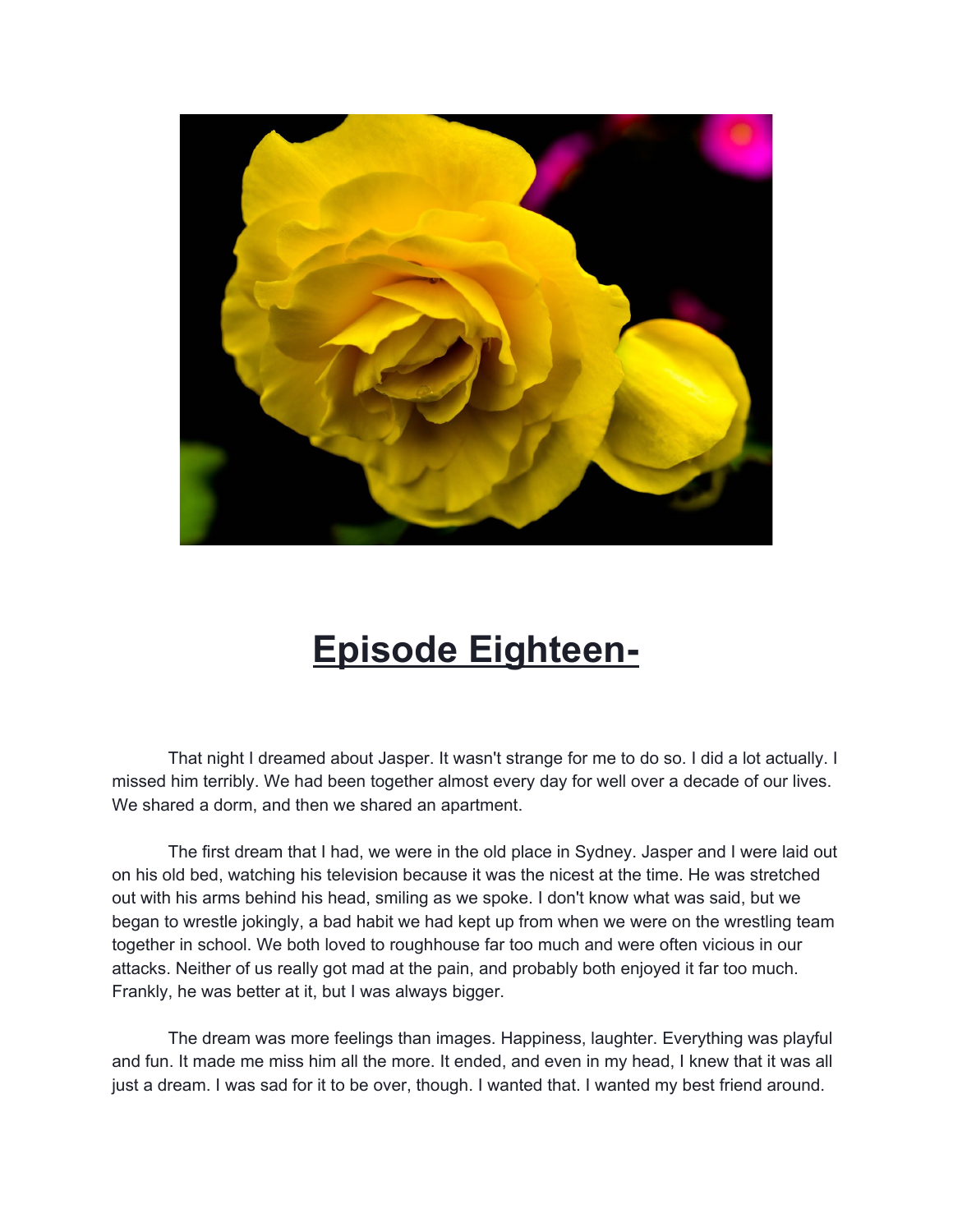There was a reason that he was the first person that I wanted to call after Disney. Because he was the first person that I would call after everything important that has ever happened to me in my life. He had always been there for me.

Then I began to dream again. This time we were in my new bed in LA, and we were both nude. It reminded me of the one I had with all the strange women kissing me. I wasn't as anxious in this one, though. He crawled on top of me, kissing me. In it, I returned it eagerly, my arousal evident as it rubbed against his erection. His strong hands pinned my wrists above my head, his mouth on my neck. The images were just as sharp as the emotions in this one.

*"Please,"* I whimpered pathetically. I wanted to reach for him and pull him towards me, but he held me too tightly. *"I need you."*

*"Beg me,"* he said as he kissed down my chest. Suddenly he was between my thighs, kissing and licking there as my knees bent. My body pushed itself toward his warm mouth.

I couldn't speak, though. I was too in shock from the pleasure that he was giving me. He looked up at me with his wicked grin as his hands smoothed over my thighs, spreading them.

In the dream, all I wanted to do was grab his face and shove my cock in his mouth. My hands still felt pinned down, though. And then he gave me what I wanted, but just for a second.

I woke up with a start, my heart thumping in my chest. It was just a couple of minutes before my alarm was supposed to go off. Bella was curled at my side, her red nightgown lifted up over her bare ass. She wasn't wearing panties to bed. One of her legs was pulled over my naked thigh, and I could feel the warmth between them.

My erection was confused. And I was annoyed with myself.

Painfully aroused was not the word to cover it. I was embarrassed about having such a dream with a beautiful woman in my arms, but I knew I couldn't control it. I hated myself for perversely enjoying them, though. It made me feel dirty, especially since I admittedly found him attractive. Though anyone would have, he was objectively so. Muscular, blond, blue-eyed, tattooed, and a great smile. I would never tell him, or her, about the thoughts. He had been nothing but a friend to me, and there was no reason to embarrass either of us.

He might not have been shy about sex, but I was.

I had dreamed about having sex with Jasper countless times, especially since moving to America. To the point that I looked it up and talked to my therapist about it. Apparently, it was a sign simply that I missed him and that we were growing closer together. Our friendship had gotten stronger since I left. We spoke more often and perhaps more deeply about personal things. He was the only person, now besides Bella, that I felt entirely comfortable around.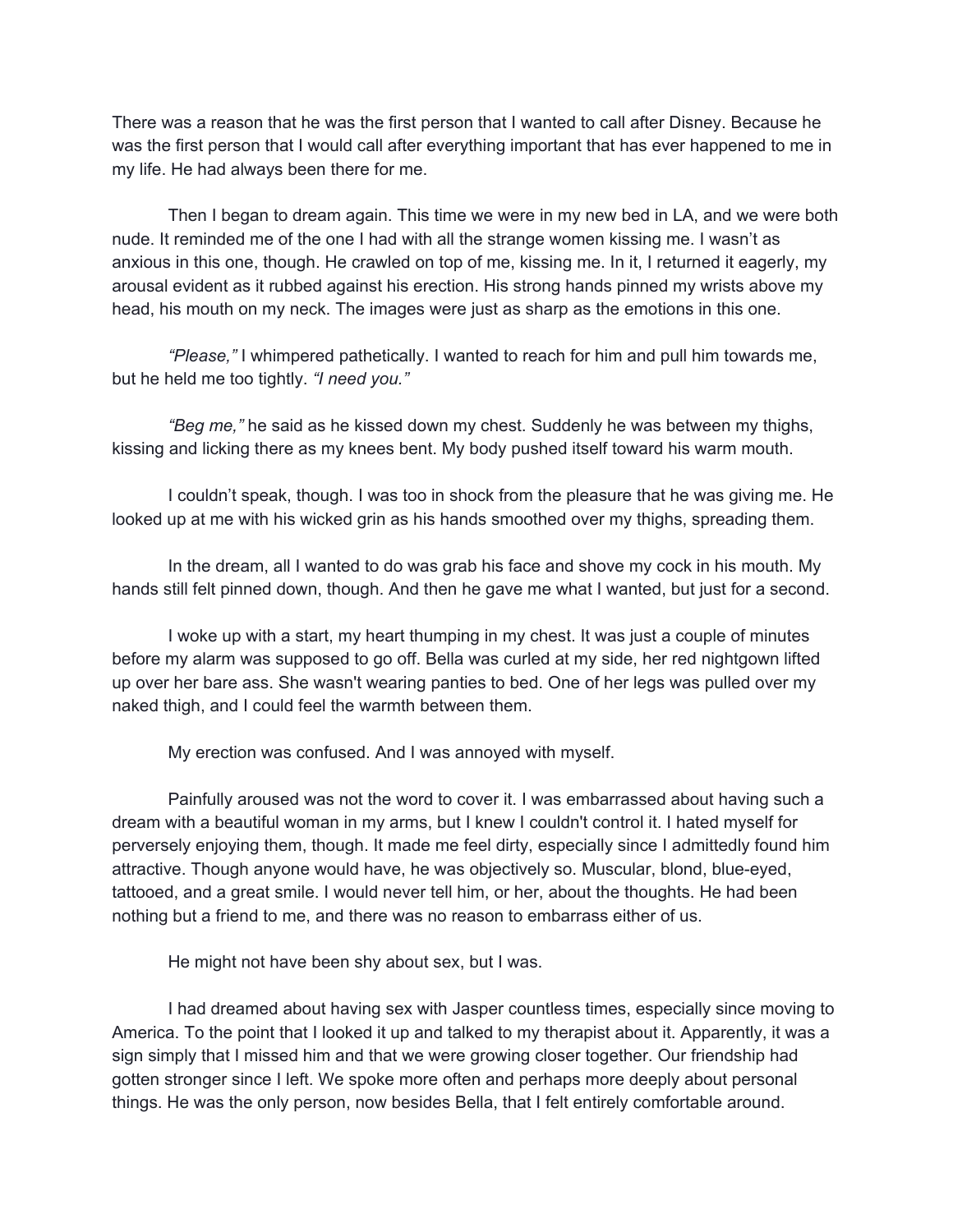No masks. It was such an odd thing to be just *me*. Honestly, if I could find a way to get him to come to America, my life would be utterly perfect. With my girl and my best friend, I could take over the world. I would happily wear my mask all day if I could take it off every night to be myself with them.

My alarm began to go off, and Bella groaned softly as she stretched her arms over her head. I smoothed my hand over her back gently, rubbing my fingers just over the curve of her ass.

"Good morning, lovely," I whispered as I leaned down to press my lips to hers. She moaned against my mouth, happy to return it with her tiny fingers tangled into my hair. I wondered if she knew how much I loved that. "Do you want to work out with me before I have to go?"

"Mm," she hummed, pressing her lips against my neck. "I'd love to. Let me go get changed, and I'll meet you in there."

After a long and sensual kiss, she pulled herself from my arms and went to the spare bedroom to get some work out clothes. I took several minutes and calming breaths before I got dressed.

She decided on a white sports bra and a pair of yoga pants. It was hard not to openly stare at her toned body. I found her tattoos especially sexy like this. She was usually fairly conservative in the way that she dressed. I found myself almost jealous that she was so comfortable with her own body.

I had not watched Bella work out the day before. If I had, perhaps I would have gotten a clue to how fit she actually was. She flew through a routine that made me ache just thinking about it. And she lifted weights that I found surprising. I would have never guessed that she was so strong, but she did so with ease. Then to finish it off, she did thirty intense minutes of the elliptical. It was, by far, my favorite part. I loved watching her breasts bounce so much that I actually found it hard to concentrate, even as I tried to show off with my own workout.

We were both covered in sweat by the time we finished. I wanted to take her on the weight bench. Instead, I let her lead me to the shower. She turned on the water before tugging off her bra. Bella helped me with my own shirt so that our naked torsos were pressed together as she pulled me down into a kiss.

Her kisses were the best, and her warm, delicious mouth was unbearably sweet. She smiled as I grabbed her ass, her hands smoothing over my chest.

"I could kiss you all day," I told her honestly.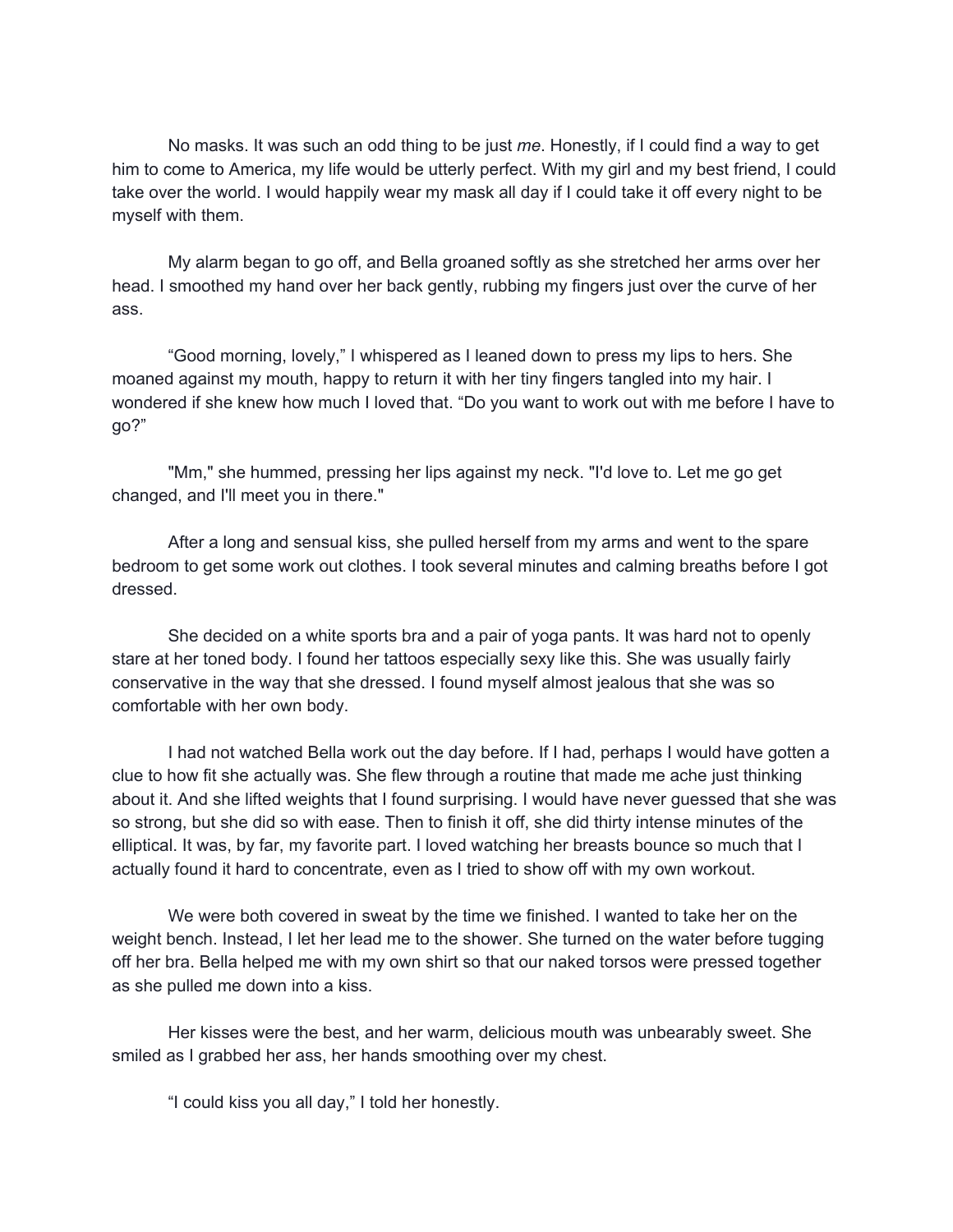"And I'd let you if we both didn't have to work today," she said, annoyingly responsible. She saw my frustration. "You can kiss me all you want tonight, though," Bella promised.

"Mm, I planned on it," I hummed as I pulled down her pants and underwear. "And not just those pretty lips."

Bella tugged down my shorts, a sexy smirk on her face. She then bit her bottom lip before dragging her hand over my erection. Then she giggled wickedly as she slipped into the shower.

We made out for most of the shower, her hot, slick wet soapy body sliding against mine while my hands alternated between her breasts and ass. It was a great way to start the day, and honestly, all I wanted to do was get back into bed with her and fuck her from behind again.

Instead, Bella made us a beautiful breakfast that we ate outside in the sunshine underneath the umbrella. I merely made the coffee, though I was getting pretty good at it. I liked watching her work.

She carried her laptop outside with a large mug of coffee before I left. I brought her my weed to help take the edge off if she needed it. I knew she was nervous about how the magazine would like her work. Personally, I thought everything she did was amazing, but I might have been wildly biased.

I hated recording commercials. It was boring and tedious. I said the same thing a hundred times in a hundred different ways before moving on to the next phrase. The director was a loud man, shouting '*good, good. Let's do it again,'* after every take. I was far less motivated to do well than I had been before when Bella was watching. I don't think I could have done any better than I had, though.

All I wanted to do all day was go home to her.

It was late when I got out of the recording studio. Tired, I didn't really feel like going out. My throat hurt. I hoped Bella would understand. I didn't think it would bother her, she was so compassionate.

Jasper sent me a message as I sat down in the driver's side of the car, thinking about what I wanted to text my girlfriend. *"How did the celebration go?"*

*"Perfect. It was a great night. Bella made us a proper Sunday roast, and she loved her gifts. I went hog wild, though*," I answered him. *"I'm just getting off work, and I'm about to head home to her."*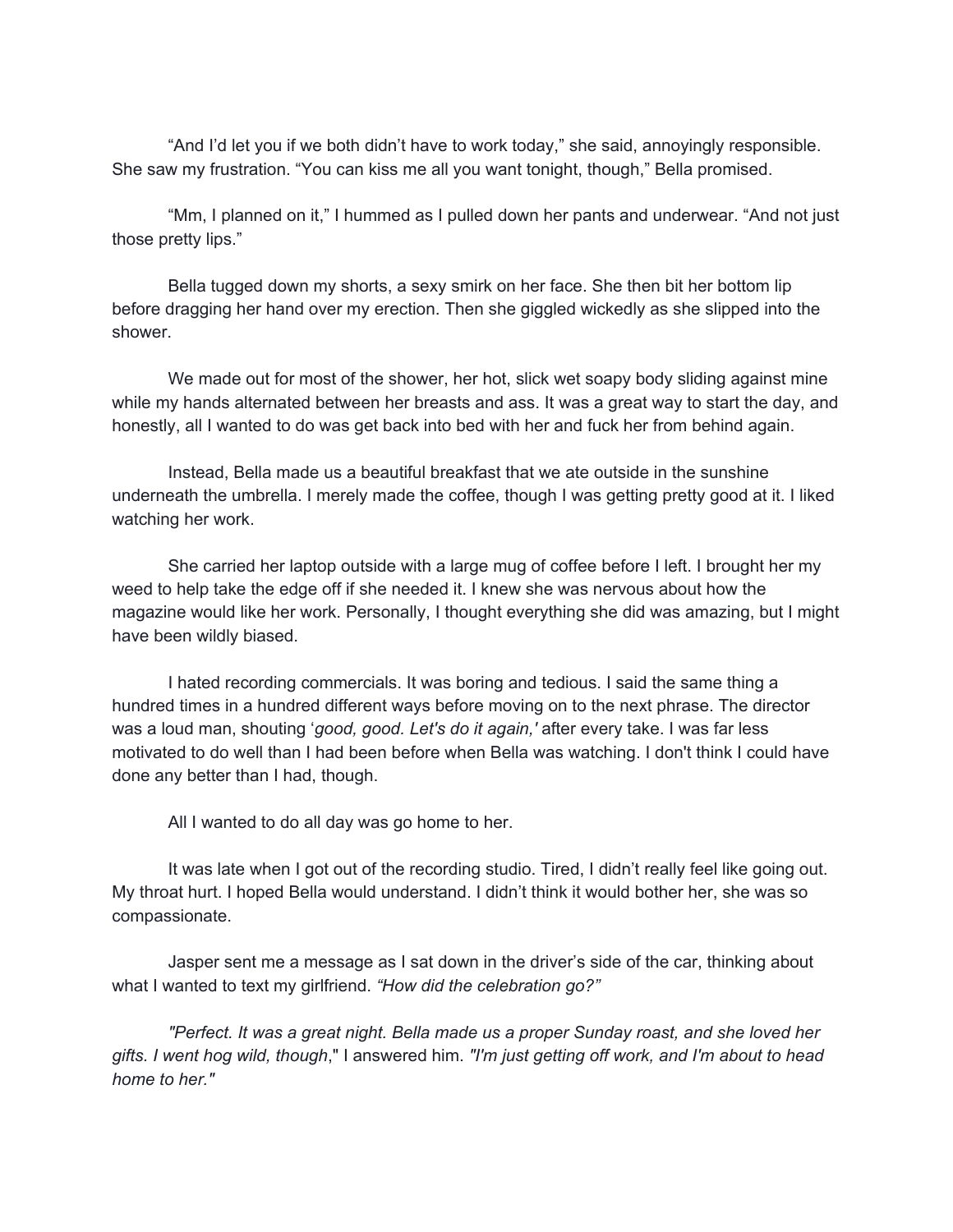*"Any plans?"*

*"I'm knackered,"* I admitted. *"She was working on things today too, so I hope she doesn't mind staying in."*

*"She'll have to figure out that you're a homebody at some point,"* he teased. He wasn't wrong, of course. I enjoyed being at home more than anything else. Though I did appreciate going out occasionally, it was only for short controlled spurts of time.

*"Would you like me to pick up anything for dinner or would you like to order dinner?"* I finally texted Bella. Her response was almost instant.

*"I'm making homemade pasta if that's alright?"* That sounded fabulous. It was so lovely that she was cooking for me again without having to be asked.

*"Oh, yes, please. Do we have garlic bread?"* I questioned. I sent Jasper a text back. "*Bella is making us pasta for dinner."*

*"Yum,"* he answered.

*"No. If you want to stop and get some french bread, I'll be more than happy to make you some. It sounds good,"* my girlfriend responded.

*"Should I get dessert?"* I was eager to do anything to please her. It would also give me a chance to get her something else while I was at the grocery store. I texted Jasper. *"What flowers should I get Bella?"*

*"Ahhh… Fuck if I know?"*

*"Be helpful and look some flower shit up."*

*"Ugh, fine…"*

*"Up to you. We have leftover mousse and whipped cream still. And strawberries,"* she replied. It was delicious the night before, and I definitely wanted to eat it again.

*"That sounds good. I'll be home as soon as I can,"* I returned with a bunch of stupid emojis.

Jasper finally came back with the information that I needed. *"So, apparently yellow roses* are a Texas thing? Plus they represent joy, which I would think fits how you're feeling. That's all *the googling you're getting out of me."*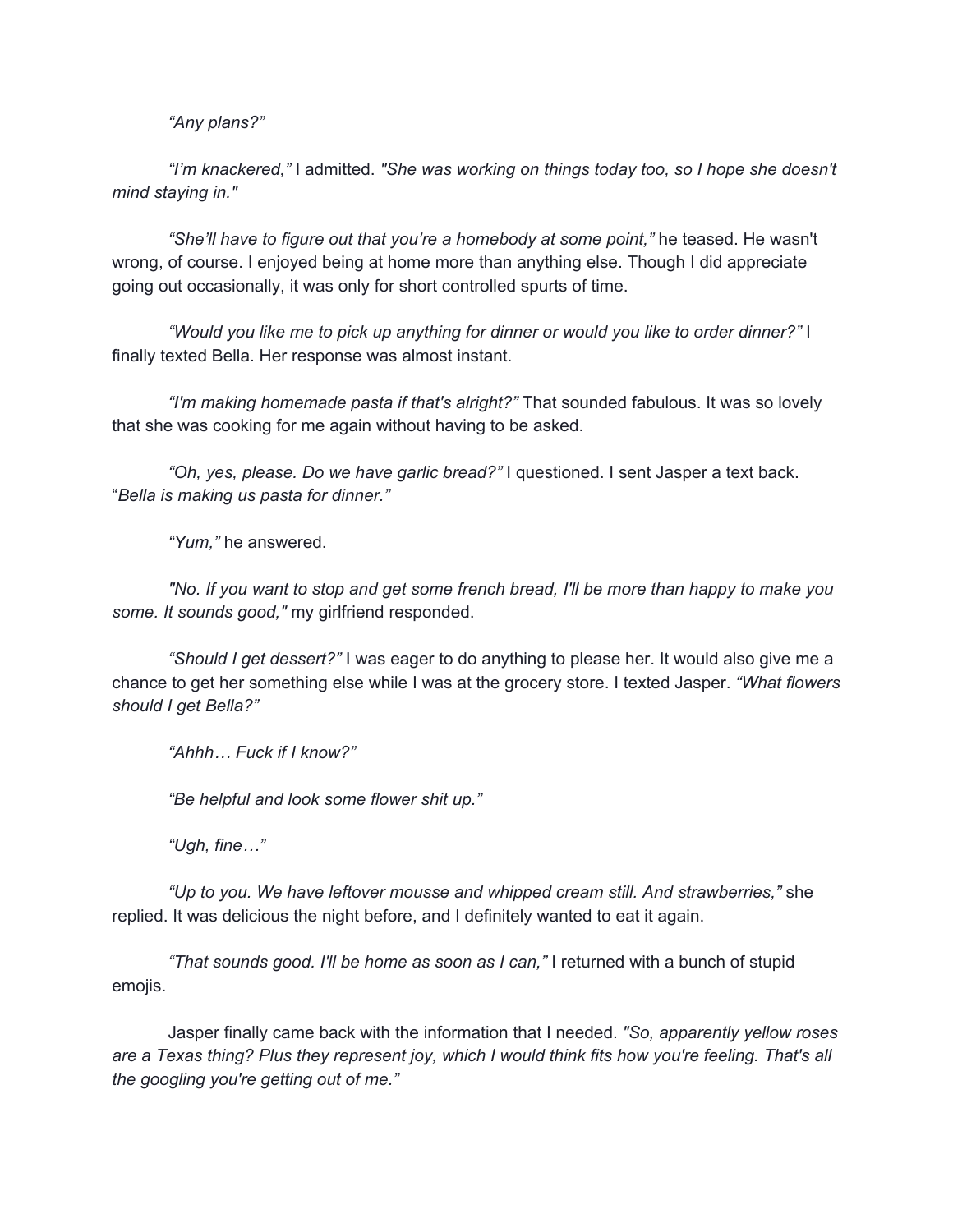*"Perfect! Thanks :D"*

*"So glad to help you get laid."*

I smirked to myself. *"I don't need your help with that. She'd fuck me without the flowers."*

The roses were right by the door, and so was the bread in the store. I rushed through the self-checkout so that I could hurry home back to Bella.

It already smelled so delicious from the garage.

She beamed as I presented her with the flowers, giving me a soft kiss as a reward. "How beautiful. Do you have a vase to put them in?" *Oh, fuck.* No, I didn't. Of course. Why didn't I think of that? Bella giggled at my expression. "No. That's okay. I'll figure it out."

After searching around for a few moments, she found a stupidly big beer mug that I had. Filling it with water, she trimmed the flowers to fit and put them in the center of the table. I smoothed my hands over her arms from behind, kissing her cheek after she placed them. "Thank you. They're lovely. I love yellow roses," Bella said sweetly, snuggling into my grip. "Are you ready to eat?"

"Yeah. Is there anything I need to do?"

She turned in my grasp and brushed her fingers over my cheeks. Slowly she shook her head. Pouting her bottom lip out, she lifted up on her toes to meet me in a kiss. "Are you okay? How did today go?"

"Mm. Yeah. Just tired, and it was boring. Usually, my career isn't a job, but today it was. But one must pay their dues and their bills," I explained, enjoying being close to her. She smelled clean, and her lips tasted of wine. "I don't mind. I just would have preferred to spend the day with you."

"Is there anything I can do to make it better?" She offered.

"You're already doing it," I breathed.

"Would a big glass of wine help too?"

"Mm, yes it would. But let me get that. Do you have a bottle opened already?"

"I finished the one we opened the other night. I needed to use it to roll out the pasta," she giggled. "So, pick us something to share. Whatever you want. I'm not picky."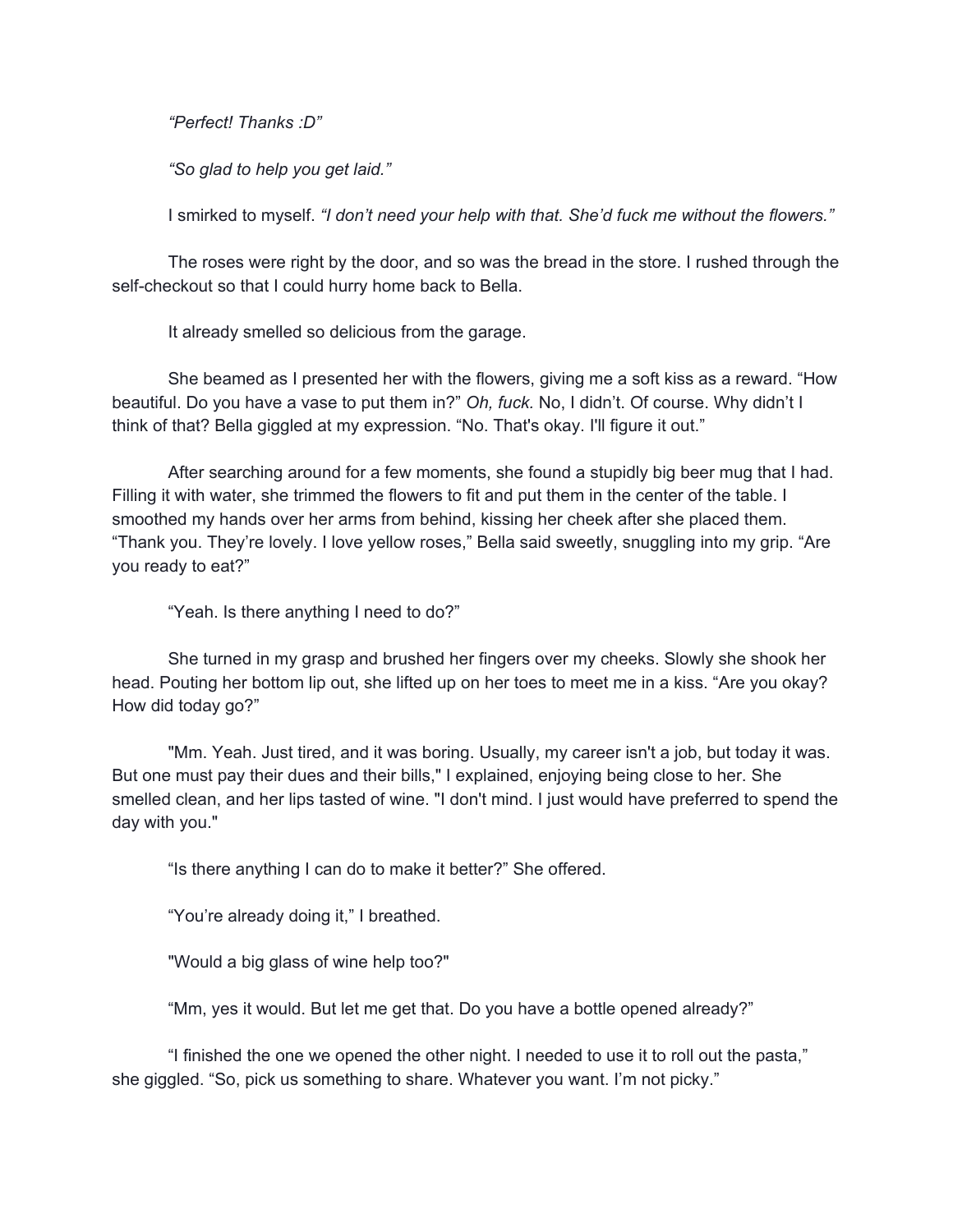I loved watching her dance around the kitchen. Her movements were so graceful. Bella lifted up on her toes and wiggle her hips as she stirred pots and made plates. She piled mine high with pasta in a creamy white cheese sauce and a fancy looking salad with homemade dressing. Everything on it was made from scratch. It was so impressive.

"This is incredible, Bella," I told her after a bite.

"Thanks." She blushed slightly as she twirled her pasta on her fork before taking a delicate bite. Bella hummed in pleasure after taking a tiny taste of the toast. "I'm glad you wanted bread. It's good with the sauce."

"It is." I couldn't eat fast enough. "I've never had homemade pasta before. It's so much better. Seriously."

"I'm really glad you're enjoying it. I just made something pretty quick and simple," she explained away like it was any less impressive somehow. Like I knew how to make homemade pasta, sauce, salad dressing, mousse, and whipped cream.

"And you used a wine bottle to make the pasta itself?"

"Yeah. I used to make pasta for the restaurant I worked for on the daily. I could probably do it in my sleep at this point. But I have to tell you… You seriously need some things for your kitchen," my girlfriend remarked, looking at me from underneath her eyelashes as she twisted more noodles around her fork.

"Do you want to make a video about it?" I blurted out.

"What do you mean? Just listing off stuff you need in the kitchen or just me buying shit for your kitchen?"

I had no idea. My mouth decided to say it before my brain really had time to think about it. "Both, I guess. Kind of. I don't know. You know what a person needs for a good kitchen. You used to cook professionally for a while. And if we make it into a video, I can write it off as a business expense."

She giggled quietly. "That seems a little shady."

I smiled innocently. "Not if we keep using them in videos. *Both* of us..."

"Do you even want to make cooking videos?"

Did I care about learning to cook myself? No. Did I want to spend as much time with Bella as possible? Yes. Also, watching her in the kitchen was extraordinary. I couldn't imagine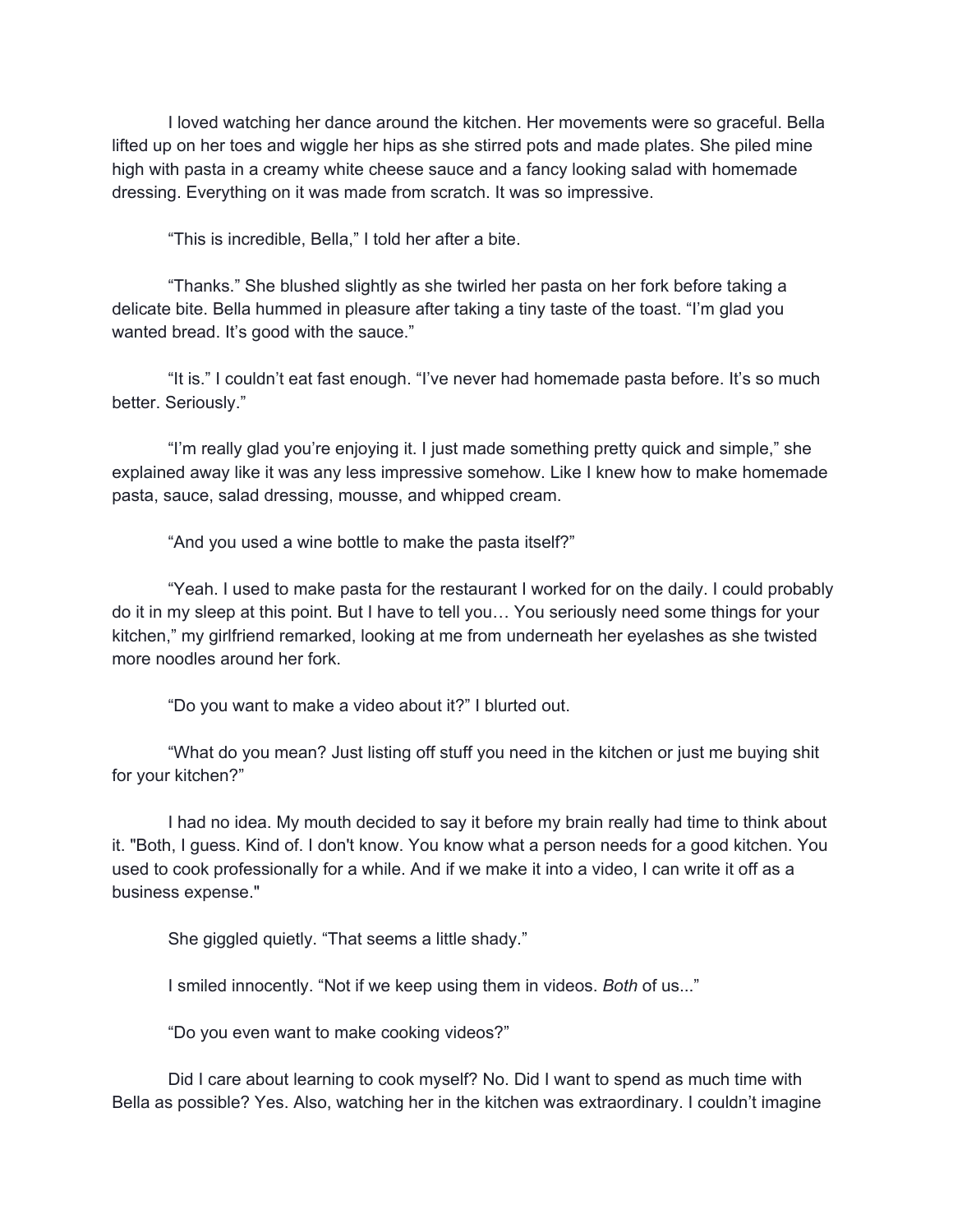that I would be the only person to see that. I could easily see a cooking show with her as the star. We played off of each other so well. Why couldn't we do it together? I pulled apart my bread and took a bite to give myself time to think about what I wanted to say.

"I'm already making food videos. You said yourself it makes sense that I learn. You could teach me. You've already doubled my cooking knowledge this week."

She laughed, biting her lip as she looked away from me. "I'm not against it but don't we need to be in the same state for that? You've already got your week planned, and I fly home on the second. And you already have to work on Sunday because of all the rain."

She was right about all of that. My attentive girlfriend was paying better attention to my schedule than I was.

"It's just one place for a watch. It'll be very short. We could do it after." I just wanted to make another video with her, and I knew she would love all the things for the kitchen. It would also give her an excuse to come back. Bella could make her own little cooking show in my kitchen. It would give me an excellent reason to focus on her. Besides, food videos always did fantastic on YouTube.

"The kitchen supply store or Bed, Bath, and Beyond, or whatever, ain't gonna let Seth and Tyler run around with cameras and a boom mic inside. Not with such short notice," she stated smartly in her thickened accent.

"Oh, well. Perhaps. We don't have to film the shopping, just the end results. All the things and why and what they do. Or we'll just use our phones. But either way, it'll be *Eddie's first fully decked out adult kitchen*. And when you come to visit again, we can do some cooking videos together. If you want to. It's up to you," I babbled.

"Are you sure you want me in so many of your videos?" Bella asked in a quiet and worried voice. I had to instantly dispel any of her fears.

I hummed jokingly, tapping my finger on my chin. "You are beautiful and well-spoken. Funny as hell. I absolutely do. You know, I posted a video with you this morning, and it already has five million views. The second part of the Japanese stuff. The sodas. It might be the fastest ever for a food one. And the comments are almost all nice. There was a percentage of *thirsty* ones, too." *Stupid, gross trolls and their obsession with tits.* "But it's the internet."

"The first already had ten million, though. I don't think it's me," she countered.

"It's up to twenty-two million views, actually. Last time I checked this morning. And the one from the jump has doubled its views from just yesterday. By the way, I moved your pay from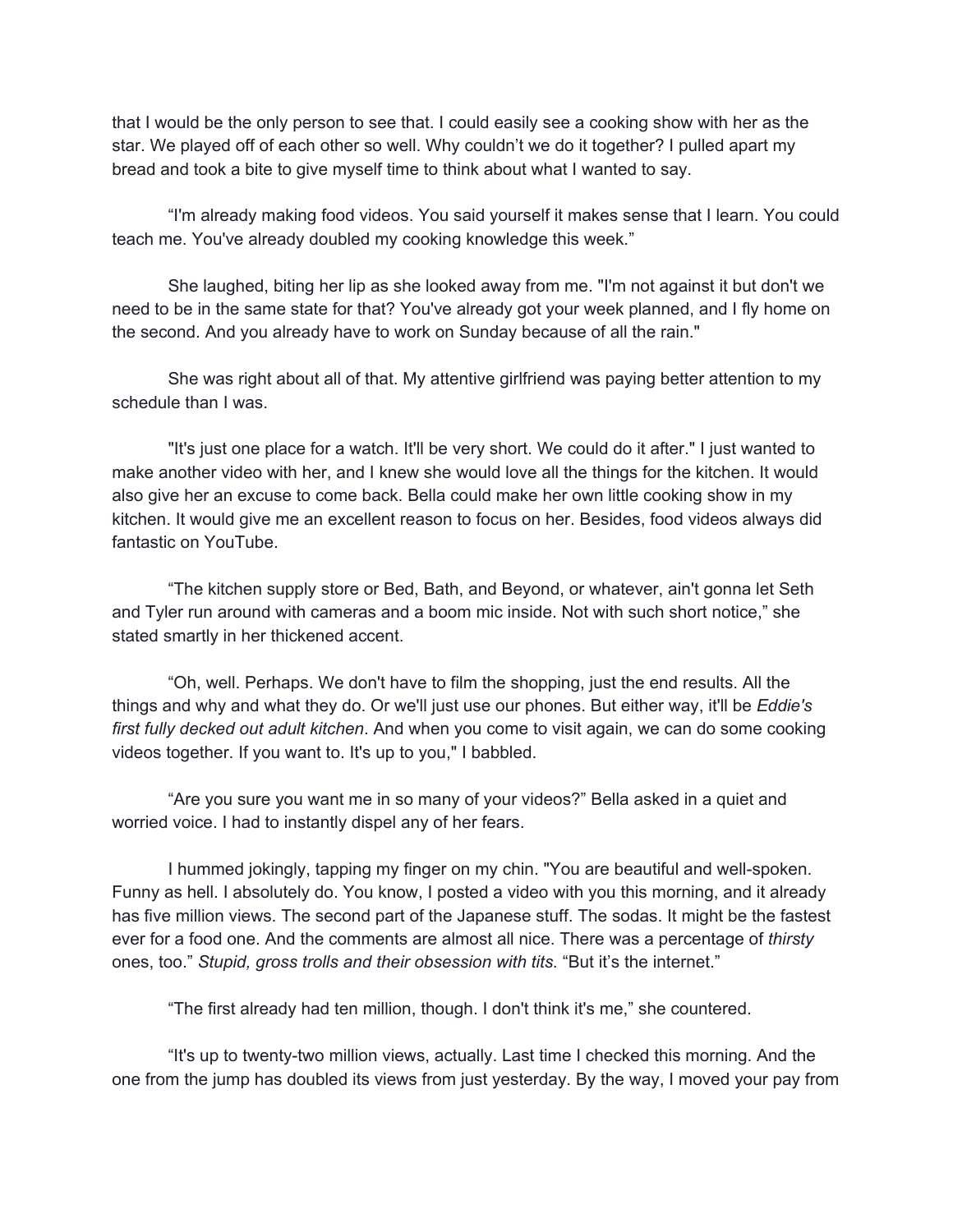one hundred to one thousand. I can change it again if it's a problem," I explained in passing. It only took a couple of clicks to do it.

"How much are you actually giving me?" She narrowed her eyes on me.

"I'm not giving it to you. You earned it. You did work. Mostly tolerating my buffoonery..." Bella looked extremely unimpressed, cocking her head to one side and frowning deeply. I sighed. "Four percent of all the ad revenue and sponsorship if it implies. Like the jump gets way more because it's sponsored. Way *way* more. It's the most I've made from a single video already by a whole lot."

They paid me a quarter of a million dollars just to jump out of the damn plane in the first place. That wasn't to mention the incredible ad revenue.

"None of that was work," she began to argue right away, her whole face glowing. "I can't imagine what you're getting for each video. Do you do the same with Seth and Tyler? Give them a percentage?"

"They get double that for each one they do. They seem really happy about it." That was an understatement. No one was unhappy about our deal. They worked their asses off for me, and I made it worth their while. And I would make it worth hers as well.

"That's because they're getting paid thousands for twenty hours of work a week. Tops," she laughed awkwardly.

"They work on their own stuff, too."

Bella looked so distressed as she began to chew on the side of her thumb. "Would you promise to let me know if you ever feel like I'm using you? Because, I don't ever intend to but, I just... I don't want to take advantage, and you've already given me so much. I don't ever want to exploit your generosity. It would be okay if you gave me less. I haven't done much of anything."

*Nope. No. Not how that's going to work*. I was going to give her more with time, not less. Bella was crazy if she thought otherwise. But she looked so worried, though. I decided it was time to lighten the mood.

"You can use me a little bit." I winked. It worked, and her expression melted into a small smirk. Rolling her eyes, she looked away. I brought her hand up to my lips and pressed a kiss against them. "You're not. But I promise to tell you if I ever feel that way."

I knew without a doubt that it was never going to be a conversation that we were going to have. Bella deserved the world, and I was going to give it to her.